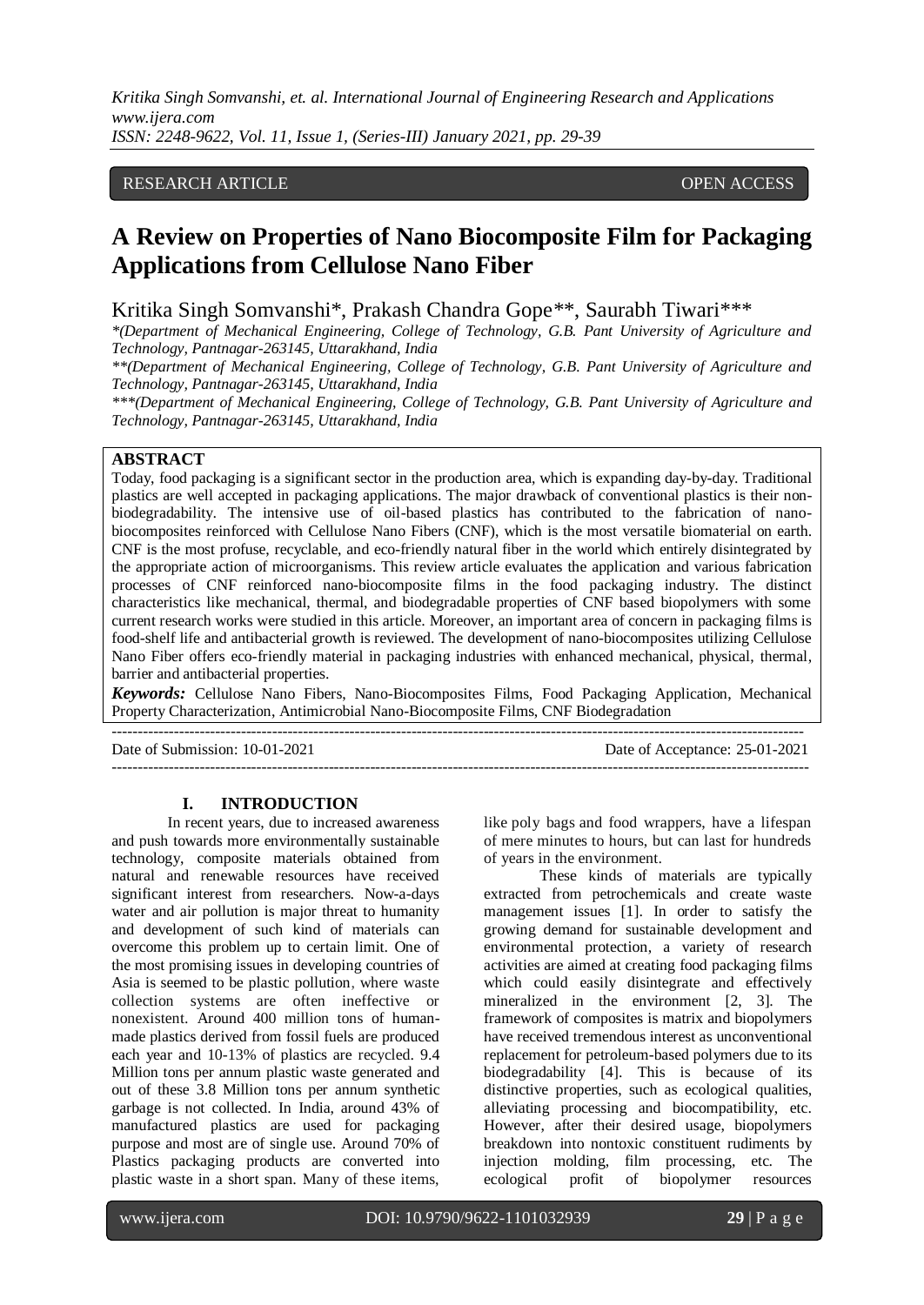incorporate low material energy,  $CO<sub>2</sub>$  sequestration, reduced degradation of fossil-based resources with positive impact on agriculture.

Evidently, in contrast with traditional nonbiodegradable plastics, the application of biopolymers as food packaging films has impediments like inferior thermal, mechanical and physical characteristics. This gave the emergence of nano-biocomposite theory [5, 6]. Based on different work conducted, nano-biocomposite was recognized as a potential approach to augment barrier and mechanical properties of biopolymers. Nanobiocomposite is a multiphase polymer consisting of two or more components which are consistent phase or matrix mainly biopolymer and inconsistent nanobiofiber phase (<100 nm). The nano-fibers as reinforcement perform a functional role in enhancing the mechanical and surface properties of the continuous biopolymers. The biopolymer tension is conveyed to the nano-fibers from the boundary linking them. The amalgamation of nanofibers to matrix not only enhances the biopolymers surface and mechanical properties but also provide other features and purposes in food packaging films like antibacterial and antioxidant agent [6, 7, 8, 9, 10, 11 and 12].

The advances in development of nanobiocomposite provide a solid base to generate new applications and opportunities as an alternative to Single-Use packaging films. They provide a response to sustainable development of economically and environmentally appealing engineering. The development of nanobiocomposite films from cellulose nano fibers is important not only to reduce ecological issues but also to improve the functions of the food packaging films. This review paper highlights cellulose nano fiber reinforced nano-biococomposite materials and also discussed current consequences on its properties and characteristics.

# **1.1 Cellulose – An Ecological Biocomposite Reinforcement**

Cellulose is regarded as one of the most profuse biodegradable substance in nature [13, 14 and 15]. It is the foremost element of organic compound on earth, particularly within bio-fibers [16, 17 and 18]. The cellulose is mainly structured in the secondary cell wall of the plants collectively with hemicelluloses and lignin. In 1838, the Frenchman Anselme Payen first discovered cellulose which was derived from plant material and established its chemical composition [17 and 14]. Cellulose comprise a linear chain of numerous hundreds to thousands of  $\beta$  (1 4) connected Dglucose blocks (Fig1) with a linear syndiotactic polymer and hydroxyl groups in an equatorial arrangement, having chemical formula  $(C_6H_{10}O_5)n$ . Cellulose is s tasteless, odorless white substance. Cellulose is the finest substance on planet which is recyclable, carbon-neutral and organic. Apart from this Cellulose Nano Fibers (CNFs) have several distinctive characteristics like extraordinary mechanical properties, high aspect ratio, large specific surface area, low coefficient of thermal expansion with low price and can be disposed off through composting [19]. A plant fiber contains approximately 65–70% of the cellulosic compounds, with C, H, and O molecules [20]. Cellulose is insoluble in water due to strong and intermolecular hydrogen connections inside a single chain by linking individual chain [16]. Much of the agricultural by-product is not used economically. Cellulose Nano Fibers can be derived from agricultural waste obtained from bamboo, jute, wood, husk (wheat, rice, and barley), sisal, cotton, kenaf, flax etc [21, 22 and 23]. Moreover, cellulose fiber reinforced bio-plastics reflects farming community a possible non-traditional source of value added income.



**Fig1.** Systematic diagram of linear molecular chain, repeating unit and intermolecular hydrogen bonding interactions of cellulose chain - Redrawn from Ref. [14]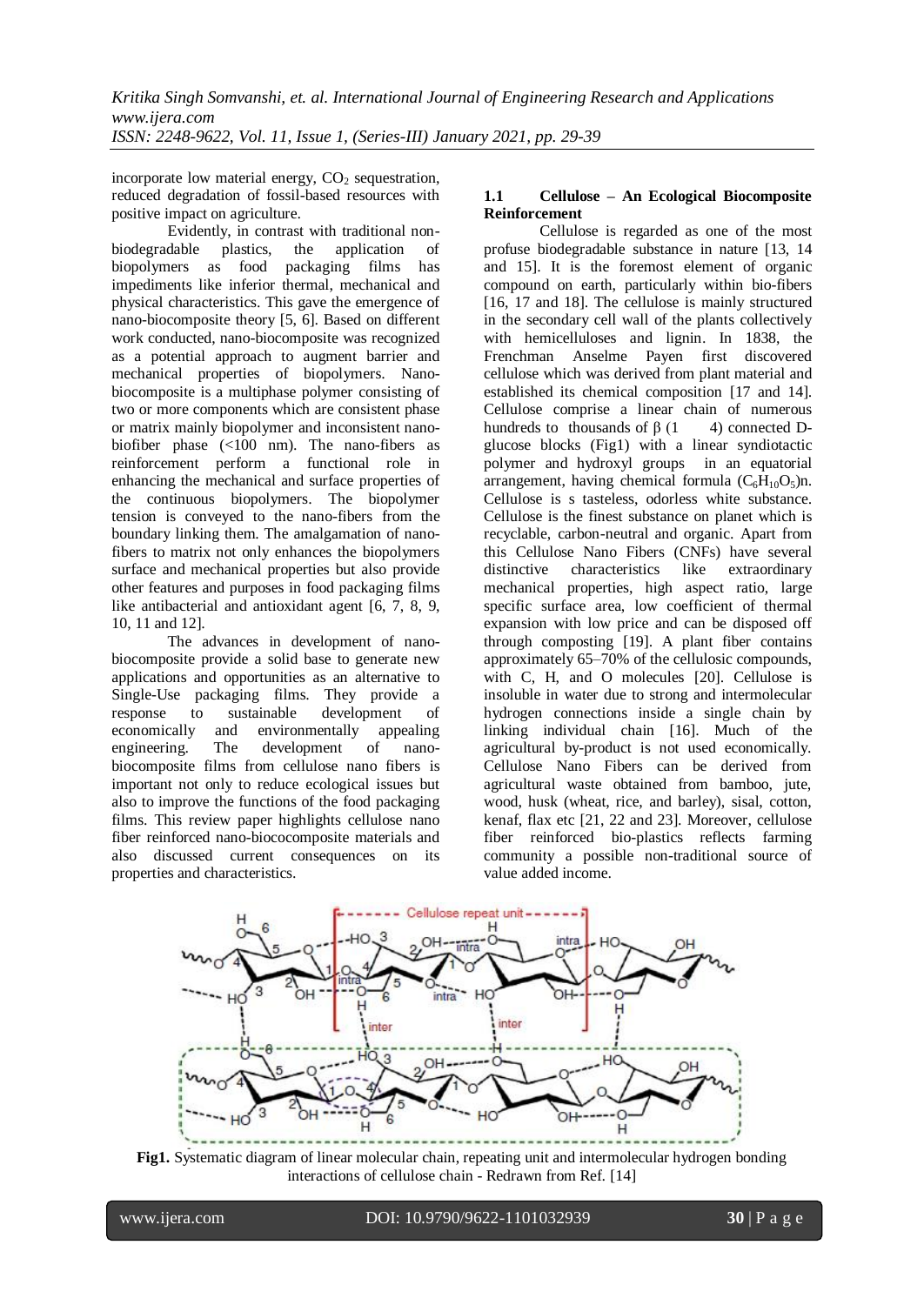Another study described that the compressed arrangement of hydrogen bonding are firmly packed networks in cellulose fibers which provides the stiffness and strength, antimicrobial

properties and impermeability to water in the plant cell wall [25]. The constituent of various cellulosic biomasses are briefly described in Table 1 and Fig 2.

| <b>Sources</b>           | Composition |               |           |                            |
|--------------------------|-------------|---------------|-----------|----------------------------|
|                          | Cellulose   | Hemicellulose | Lignin    | Extracts, Pectin and Waxes |
| Hardwood                 | $43 - 47$   | $25 - 35$     | $16 - 24$ | $2 - 8$                    |
| Pinecone Biomass         | $42 - 46$   | 27            | $20 - 23$ | $4 - 11$                   |
| Softwood                 | $40 - 44$   | $25 - 29$     | $25 - 31$ | $1 - 5$                    |
| Coconut Fiber            | $31 - 32$   | $25 - 26$     | $33 - 37$ | $5 - 11$                   |
| <b>Sugarcane Bagasse</b> | 45          | 30            | $20 - 22$ | $3 - 5$                    |
| <b>Cotton Stalk</b>      | $48 - 52$   | $25 - 27$     | $24 - 26$ | $2 - 4$                    |
| Corncob                  | $28 - 34$   | 39–47         | $21 - 29$ | $5 - 12$                   |
| Pineapple Leaf           | $34 - 40$   | $21 - 25$     | $25 - 29$ | $8 - 10$                   |
| Jute                     | 60          | 23            | 16        |                            |
| <b>Wheat Straw</b>       | 37–43       | $31 - 37$     | $18 - 22$ | $2 - 14$                   |



**Fig 2.** Schematic representation of extraction of nanocellulose (Redrawn from Ref. [25]).

# **II. NANO-BIOCOMPOSITE FILM**

Now-a-days, with growing advancement in polymer technology and widespread exploitation of synthetic substances has led to augmented attention in the fabrication and categorization of biopolymer and its nano biocomposite films [27, 28]. Owing to their outstanding barrier abilities, effortless processing and inexpensiveness oil-based plastics predominate in food packaging applications [29]. Cellulose Nano fiber (CNF) holds certain beneficial compounds, such as antibacterial and antioxidant which prolongs the food shelf life and enhances the food nutrient. The utilization of cellulose nanofibers has huge capability in the development of economical, lightweight, flexible and strong nanobiocomposites for food packaging purpose [30, 31 and 32]. The recyclability of biopolymers empowers the manufacturing of green nano-biocomposites when cellulosic nano fibers are used as reinforcement. Fig 3 depicts an example of flow diagram representing fabrication technique of Polyvinyl Alcohol and Cellulose Nano Fiber biocomposite film by solution casting method.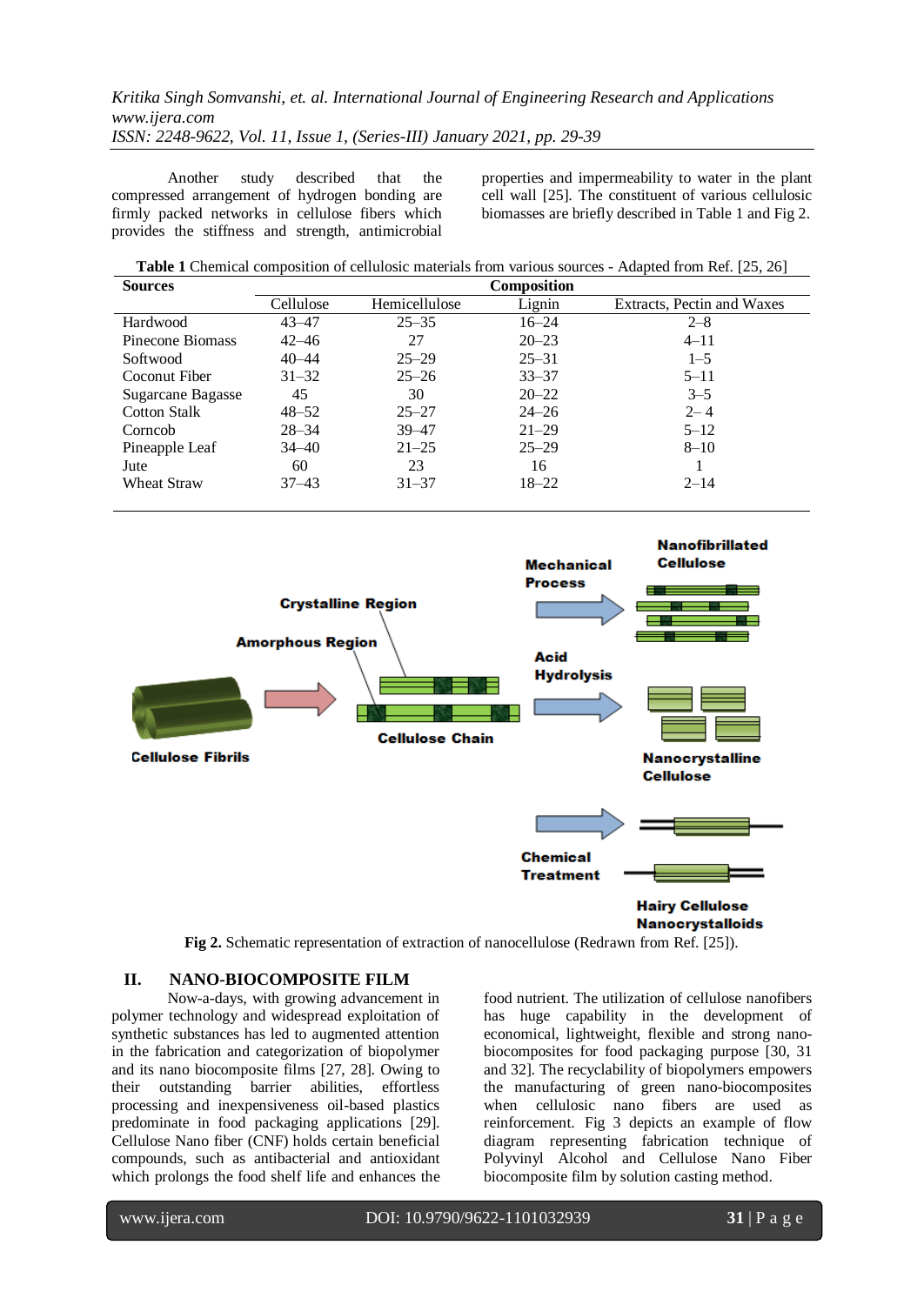

*ISSN: 2248-9622, Vol. 11, Issue 1, (Series-III) January 2021, pp. 29-39*

**Fig.3** Preparation of Cellulose Nano Fiber reinforced Polyvinyl Alcohol Nano Biocomposite Film through Solution Casting Method

# **2.1 Mechanical Properties of CNF Film**

Cellulose Nano Fiber reinforced biocomposites typically possess excellent mechanical properties relative to other commonly used natural fiber additives. The composite's mechanical performance is strongly associated to the dispersal of the fiber in the polymer and the interfacial relation among them [33 and 34]. Without weakening molecular framework, Cellulose Nano Fibers can be functionalized that inhibits consistent distribution and tough polymer interaction in biocomposite materials [33]. The key characteristic of CNFs as reinforcing agent typically involve tremendously high specific rigidity and elevated aspect ratio, that uphold the proficient load transmission from continuous polymer phase to discontinuous fiber phase [35]. In conjunction with high mechanical properties, CNFs were therefore demonstrated as biodegradable reinforcement resources which convert poor biopolymers matrix to well-built nano biocomposites [36]. Spagnol *et.al.* fabricated nano-biocomposite film from PVA and Cellulose nano whiskers (CWs) obtained from cotton fibers. A considerable raise in mechanical characteristics viz. tensile strength, elongation at break and elastic modulus revealed a strong connection with weight percentage and functionalized CWs in PVA films [37]. Various past studies revealed that the augmentation in tensile strength with incorporation of nano cellulose fillers are a consequence of effectual stress transfer at the fiber-matrix interface related with a strong interaction between them [38, 39 and 40]. Because of the fiber size and fiber-polymer behavior at the interface an enhanced mechanical property were obtained in comparison to the neat biopolymer films when chemically improved cellulose fibers were incorporated [41, 42].

## **2.2 Thermal Properties of CNF Film**

Thermal degradation of natural resources like bamboo, wheat straw, rice straw, sugarcane bagasse and cellulose fibers obtained from different agro-waste exhibit several stages [43]. The first stage linked with low degradation rate associated to lignin, hemicelluloses and pectin at temperatures around  $210^0$ C, and a prevalent decomposition stage with weight loss at about  $350^{\circ}$ C. Thermal degradation of cellulose fibers obtained from wood, bamboo, flax and wheat straw were found to be 332, 331, 347, and  $332^{\circ}$ C, respectively. The application area of cellulose nano fibers were extended due to their thermal characteristics [44, 45, 46, 47]. A study revealed that because of comparatively high crystallinity (69%), CNF exhibited improved thermal constancy at about 335<sup>0</sup>C [48]. Yuwawech *et. al.* prepared treated PVA/CNF and PVA/BC (bacterial cellulose) films for food packaging application. The first and second stages occurred at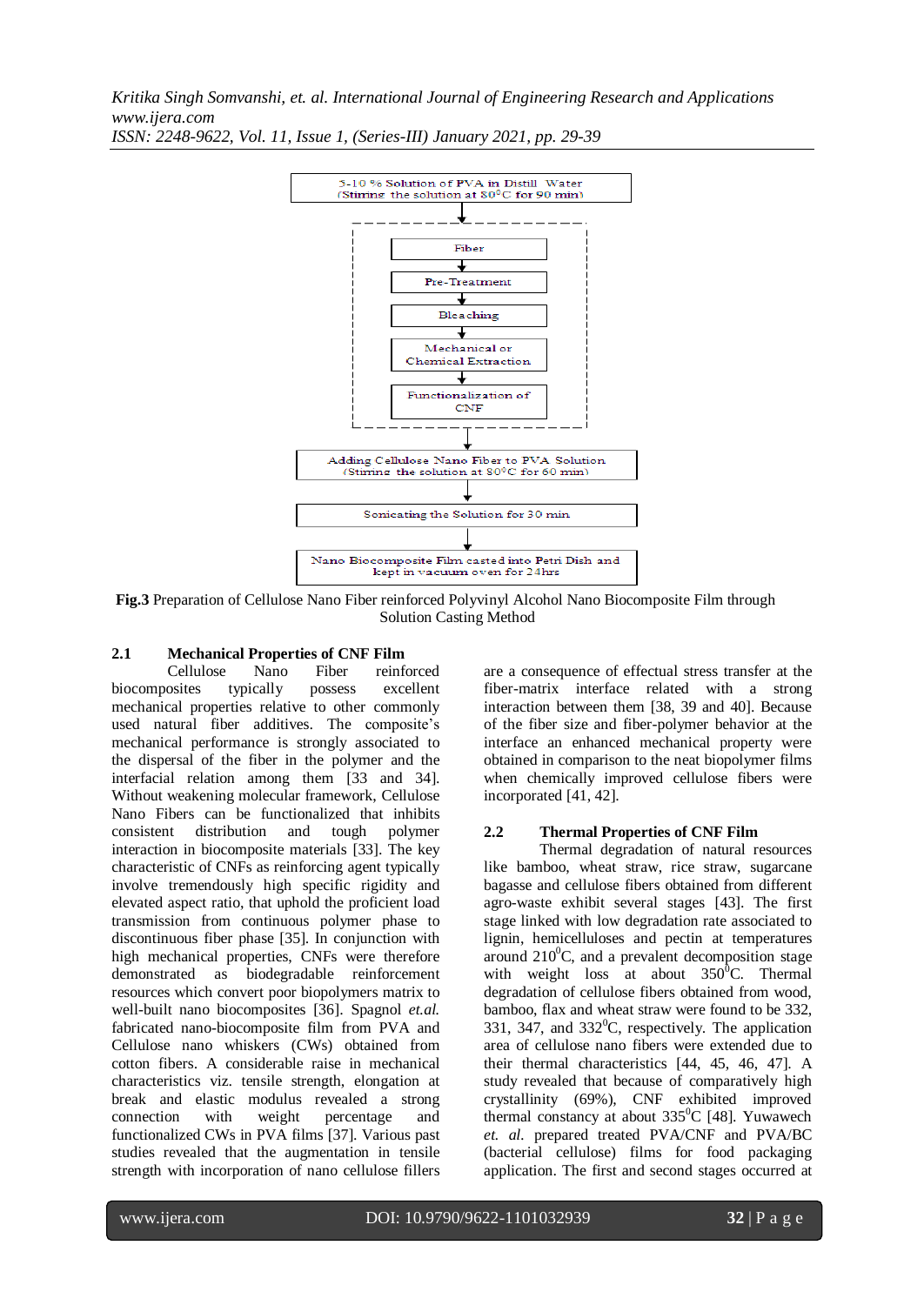90-130 $^{\circ}$ C and 240-330 $^{\circ}$ C respectively, in which water is evaporated and 65% weight loss of samples were reported. After reaching third stage at  $420^{\circ}$ C, due to chemical degradation solid residue or char is formed. The degradation temperature  $(Td)$  is marginally higher in PVA/BC and PVA/CNF nanobiocomposites than plain PVA film because CNF act as a nucleating agent, thereby growing the rate of crystallization. Researchers like Lu *et al.*, Frone *et al.* performed the similar study with micro fibrillated cellulose/PVA and found a trivial enhancement in PVA crystallinity when 5 % reinforcement was supplemented [49, 50].

## **2.3 Antimicrobial Properties of CNF Film**

Increasing popularity of nano cellulose biocomposite films among researchers and industries is not only because of environmentally sustainable qualities but also because of its ability as carriers of antibacterial and antioxidant agents which enhance the food shelf-life, quality and security in packaging [51]. Nano-biocomposites provide tremendous possibility to develop inexpensive and compact film for food packaging applications [52 and 53]. Costa *et al.* fabricated Cassava starch/CNF (Licuri Leaves) nanobiocomposite film blended with glycerol and red propolis. The investigators analyzed film's antioxidant and antibacterial effect on various edible products. They found that with incorporation of CNFs water and gas absorption was reduced, bacterial activity is minimized in cheese, and oxidation is delayed in butter without undermining the system's biodegradability [54]. Another work

(CNF/Ag Film) showed reduction in bacterial growth and enhancement of food shelf-life by activity of silver particles and cellulose respectively [55]. Owing to different cell walls the effect of silver nano particle on antibacterial activity of *E.coli* bacteria was more than *S.aureus*, irrespective of incubation temperature and time [56]. A different study on Starch blended chitosan and CNF from oil palm biocomposite film demonstrated that when 2% CNF was added, a significant antibacterial growth against Bacillus subtilis (Gram-positive bacteria) was observed. They also found that cellulose nano fiber empowered the chitosin dispersion in biopolymer which also enhanced the antibacterial activity [57]. Niu *et.al.* fabricated cellulose nano fiber and chitosin coated polylactic acid two-layer nano-biocomposite film treated with rosin for food packaging application. They found an admirable antibacterial activity against *E. coli and B. subtilis*, due to collegial effect of R-CNF (Rosin cellulose nano fiber) and CHT (chitosin). Fig 4 show a sustainable reduction of the bacteria in RCNF/PLA/CHT films  $(5.81 \pm 0.27)$  log CFU of *E.coli* and  $5.80 \pm 0.24$  log CFU of *B. subitilis*) and no antibacterial activity in neat PLA after 1hr of inoculation. This is due to efficient interaction between OeH groups of PLA and NeH groups of Chitosin and homogeneous dispersion of functionalization (Rosin) CNF in PLA. Moreover, the bacterial membrane is damaged due to electrostatic forces between anionic groups of Gram-negative bacteria and cationic groups on the surface of chitosan.



films on E.coli and B. subitilis with average diameters of inhibition zones (Redrawn from Ref [58]).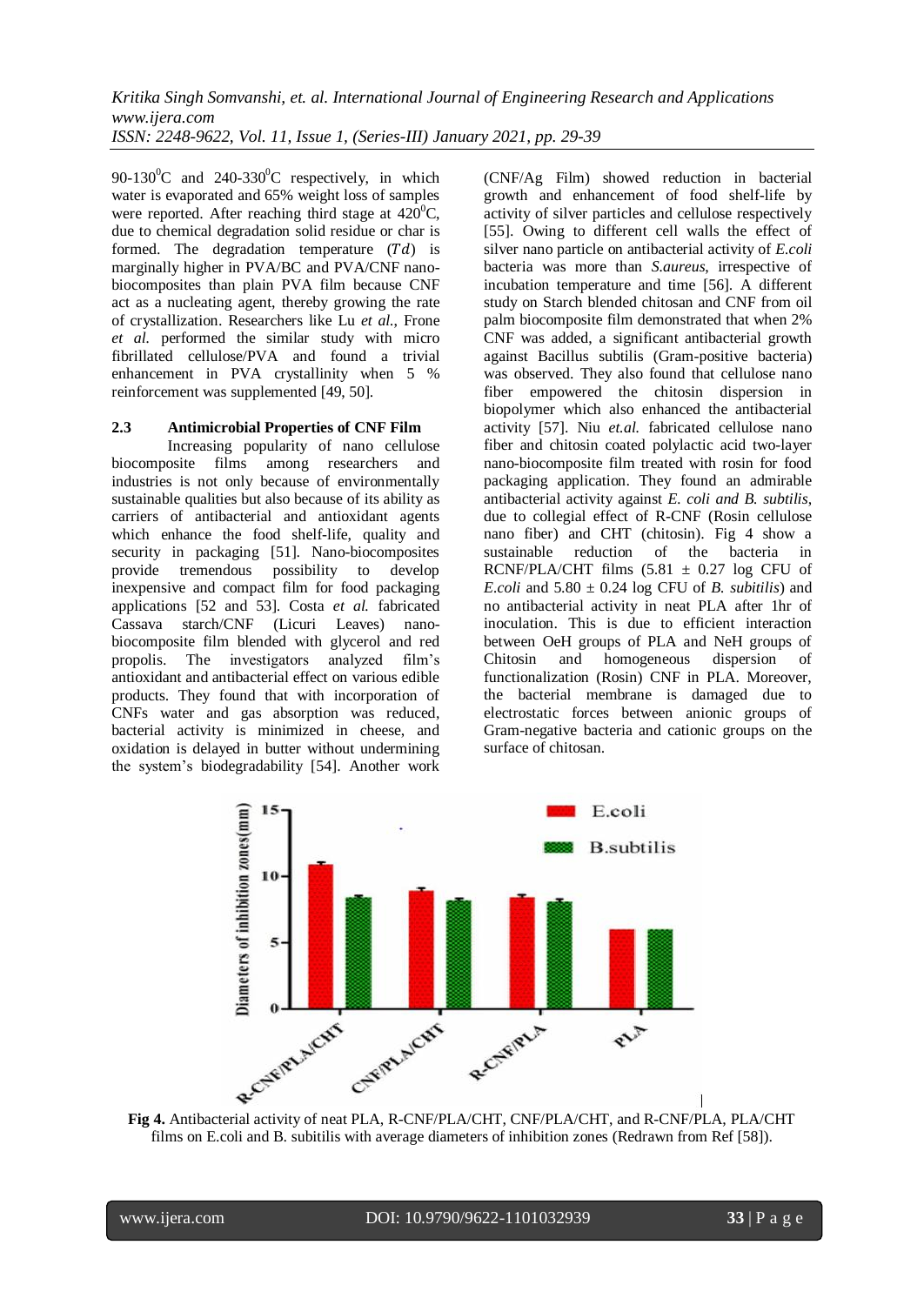Fig 4 indicate that among all the nano-biocomposite films, RCNF/PLA/CHT sample presented the largest Zone of Inhibition of 10.88/6 and 8.47/ 6 mm against *E. coli and B. subitilis* respectively. The ZOI of CNF/PLA/CHT films (8.91/6 mm againstE. coli, 8.20/6 mm against B. subitilis) were more than those of the R-CNF/PLA films (8.43/6 mm against *E. coli*, 8.09/6 mm against *B. subitilis*). This is because of the incorporation of R-CNF in the PLA than the sole action of chitosin [58].

#### **2.4 Biodegradation of CNF Film**

The key benefits of utilizing environmental friendly biopolymers in food packaging technology is because of the fact that they are capable of completing microbial degradability in various environments, reducing incineration of garbage due to plastic [59]. Several hydrophilic additives speed up the cycle of degradation when used with cellulose reinforced nano biocomposites [60]. Luzi *et al.* documented the disintegration of PLA/CNF nano-biocomposite into compost and an enhanced composting condition was recorded when utilizing a commercial surfactant CNF was reinforced [61]. Syafri *et.al.* prepared nano-biocomposite film from starch and cellulose, extracted by water hyacinth (Eichhornia crassipes). The solution casting method was used and solution was vibrated for 0, 15, 30, and 60 min. The soil burial study showed that sonicated nano-biocomposite has a slower pace of degradation, as compared to non-vibrated films. This finding was confirmed by morphological analysis after decomposition, in which a coarse surface and low porosity formation was displayed by 60-minute sonicated specimen. [62]. Fig 5 represents the sonication effect on the decomposition rates of nano-biocomposite films.



 **Fig 5.** Effect of sonication time on Biodegradation rates of tested samples (Redrawn from Ref. [63]).

On  $3<sup>rd</sup>$ ,  $7<sup>th</sup>$  and  $15<sup>th</sup>$  day of soil burial test, percentage weight loss of untreated samples were recorded as 9.55%, 30.06% and 31.21%, while for 60 minute sonicated samples the values were 5.71%, 12.39%, and 29.37% respectively showing slower decomposition rate than the untreated specimens. This pattern was ascribable due to the reason of fiber

clumping in the biopolymer and kinetic energy generation from the ultrasonicator [64, 65]. This observation was confirmed by the evidence shown in Fig 6, which depicts a deep void with an unusual shape in morphological framework.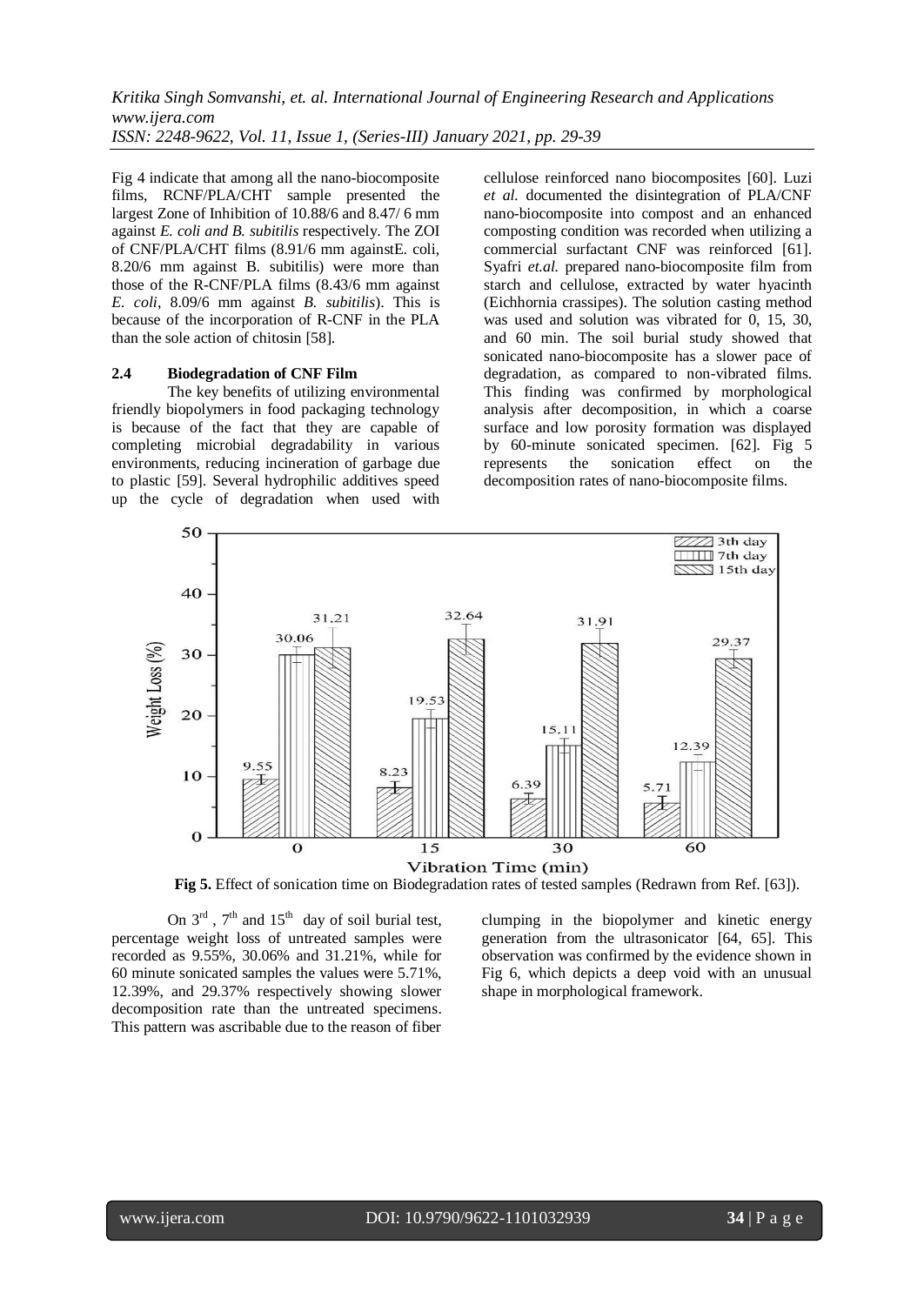

**Fig 6.**Morphological diagrams of specimen after soil burial test. (a)  $3<sup>rd</sup>$  day Untreated, (b)  $15<sup>th</sup>$  day untreated, (c) 60 min sonicated-3<sup>rd</sup> day, and (d) 60 min sonicated-15<sup>th</sup> day [65].

## **III. CONCLUSION**

Subsequently, many significant researches has been made to develop promising novel nanobiocomposites in food packaging application with the goal of achieving enhance mechanical, thermal and physical properties [66, 67]. Moreover, with the utilization of abundant and renewable resources like nano-cellulose, improved food shelf-life with superior biodegradation properties were obtained which helps in elimination of waste production from food packaging systems. Nano Cellulose Fibers are carbon free, renewable, recyclable, biodegradable and non-toxic. Because of weak interfacial constancy between fiber and matrix, the major obstacle of improper dispersion was obtained which could be overcome by different techniques like chemical treatment of fiber and use of surfactants. In addition, because of intrinsic compostable behavior of nanocellulose, it is extensively used as reinforcement in biopolymer providing an economic and environmental viability. Further, improved food shelf-life and antibacterial activity was obtained

#### **REFERENCES**

- [1]. Avella, M., De Vlieger, J. J., Errico, M. E., Fischer, S., Vacca, P., & Volpe, M. G. , Biodegradable starch/clay nanocomposite films for food packaging applications, *Food chemistry*, *93*(3), 2005, 467-474.
- [2]. Jayaramudu, J., Reddy, G. S. M., Varaprasad, K., Sadiku, E. R., Ray, S. S., & Rajulu, A. V., Preparation and properties of biodegradable films from Sterculia urens short

when CNF is used when blended with active fillers. Thus with the help of current fabrication methods compostable, multi-purpose, antibacterial nanobiocomposite films utilizing biopolymer and cellulose nano fibers could be developed, with an emphasis on the green food packaging industry.

#### **CRediT authorship contribution statement**

Kritika Singh Somvanshi: Conceptualization, Investigation, Writing - original draft. Prakash Chandra Gope: Supervision, Writing - review & editing.

#### **Conflict of interest**

The authors declare that they have no known competing personal relationships that could have appeared to influence the work reported in this manuscript. No conflict of interest exits in the submission of this manuscript.

> fiber/cellulose green composites, *Carbohydrate polymers*, *93*(2), 2013, 622- 627.

[3]. Majeed, K., Jawaid, M., Hassan, A. A. B. A. A., Bakar, A. A., Khalil, H. A., Salema, A. A., & Inuwa, I., Potential materials for food packaging from nanoclay/natural fibres filled hybrid composites, *Materials & Design*, *46*, 2013, 391-410.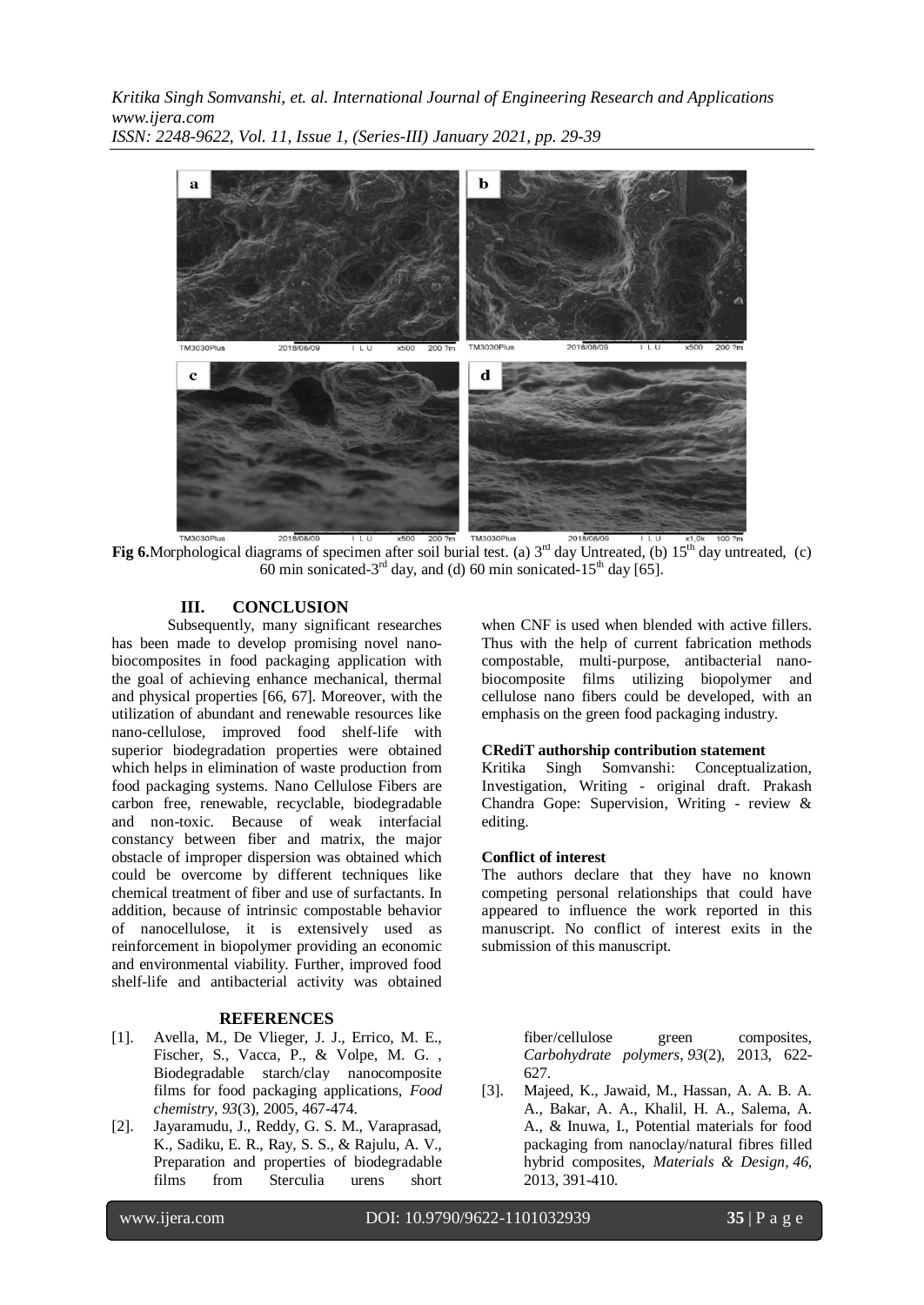*ISSN: 2248-9622, Vol. 11, Issue 1, (Series-III) January 2021, pp. 29-39*

- [4]. Tang, X. Z., Kumar, P., Alavi, S., & Sandeep, K. P., Recent advances in biopolymers and biopolymer-based nanocomposites for food packaging materials. *Critical reviews in food science and nutrition*, *52*(5), 2012, 426-442.
- [5]. Reddy, J. P., & Rhim, J. W., Characterization of bionanocomposite films prepared with agar and paper-mulberry pulp nanocellulose. *Carbohydrate Polymers*, *110*, 2014, 480-488.
- [6]. Trovatti, E., Fernandes, S. C., Rubatat, L., Freire, C. S., Silvestre, A. J., & Neto, C. P. Sustainable nanocomposite films based on bacterial cellulose and pullulan. *Cellulose*, *19*(3), 2012, 729-737.
- [7]. Othman, S. H., Bio-nanocomposite materials for food packaging applications: types of biopolymer and nano-sized filler. *Agriculture and Agricultural Science Procedia*, *2*, 2014, 296-303.
- [8]. Mousa, M. H., Dong, Y., & Davies, I. J., Recent advances in bionanocomposites: Preparation, properties, and applications. *International Journal of Polymeric Materials and Polymeric Biomaterials*, *65*(5), 2016, 225-254.
- [9]. Khalil, H. A., Davoudpour, Y., Saurabh, C. K., Hossain, M. S., Adnan, A. S., Dungani, R., & Haafiz, M. K. M., A review on nanocellulosic fibres as new material for sustainable packaging: Process and applications. *Renewable and Sustainable Energy Reviews*, *64*, 2016, 823-836.
- [10]. Nair, S. S., Zhu, J. Y., Deng, Y., & Ragauskas, A. J., High performance green barriers based on nanocellulose. *Sustainable Chemical Processes*, *2*(1), 2014, 23.
- [11]. Rhim, J. W., Park, H. M., & Ha, C. S., Bionanocomposites for food packaging applications. *Progress in polymer science*, *38*(10-11), 2013, 1629-1652.
- [12]. Samyn, P., & Barhoum, A., Engineered nanomaterials for papermaking industry. In *Fundamentals of Nanoparticles*, Elsevier, 2018, 245-277.
- [13]. Sindhu, K. A., Prasanth, R., & Thakur, V. K., Medical applications of cellulose and its derivatives: present and future. *Nanocellulose polymer nanocomposites*, 2014, 437-477.
- [14]. Siró, I., & Plackett, D., Microfibrillated cellulose and new nanocomposite materials: a review. *Cellulose*, *17*(3), 2010, 459-494.
- [15]. Einchhorn, S. J., Dufresne, A., Aranguren, M. M., Capadona, J. R., Rowan, S. J., Weder, C., & Veigel, S., Review: current international research into cellulose nanofibres and composites. *J Mater Sci*, *45*, 2010, 1-33.
- [16]. Sulaiman, S., Mokhtar, M. N., Naim, M. N., Baharuddin, A. S., & Sulaiman, A., A review: potential usage of cellulose nanofibers (CNF) for enzyme immobilization via covalent interactions. *Applied biochemistry and biotechnology*, *175*(4), 2015, 1817-1842.
- [17]. Bharimalla, A. K., Deshmukh, S. P., Patil, P. G., & Vigneshwaran, N., Energy efficient manufacturing of nanocellulose by chemoand bio-mechanical processes: a review. *World Journal of Nano Science and Engineering*, *5*(04), 2015, 204.
- [18]. Phanthong, P., Reubroycharoen, P., Hao, X., Xu, G., Abudula, A., & Guan, G. , Nanocellulose: Extraction and application. *Carbon Resources Conversion*, *1*(1), 2018, 32-43.
- [19]. Lavanya, D. K. P. K., Kulkarni, P. K., Dixit, M., Raavi, P. K., & Krishna, L. N. V., Sources of cellulose and their applications—a review. *International Journal of Drug Formulation and Research*, *2*(6), 2011, 19-38.
- [20]. Tejado, A., Alam, M. N., Antal, M., Yang, H., & van de Ven, T. G., Energy requirements for the disintegration of cellulose fibers into cellulose nanofibers. *Cellulose*, *19*(3), 2012, 831-842.
- [21]. Xie, H., Du, H., Yang, X., & Si, C., Recent strategies in preparation of cellulose nanocrystals and cellulose nanofibrils derived from raw cellulose materials. *International Journal of Polymer Science*, *2018*.
- [22]. Malucelli, L. C., Lacerda, L. G., Dziedzic, M., & da Silva Carvalho Filho, M. A., Preparation, properties and future perspectives of nanocrystals from agroindustrial residues: a review of recent research. *Reviews in Environmental Science and Bio/Technology*, *16*(1), 2017, 131-145.
- [23]. dos Santos, R. M., Neto, W. P. F., Silvério, H. A., Martins, D. F., Dantas, N. O., & Pasquini, D., Cellulose nanocrystals from pineapple leaf, a new approach for the reuse of this agro-waste. *Industrial Crops and Products*, *50*, 2013, 707-714.
- [24]. Del Valle, L. J., Díaz, A., & Puiggalí, J., Hydrogels for biomedical applications: cellulose, chitosan, and protein/peptide derivatives. *Gels*, *3*(3), 2017, 27.
- [25]. Sharma, A., Thakur, M., Bhattacharya, M., Mandal, T., & Goswami, S., Commercial application of cellulose nano-composites-A review. *Biotechnology Reports*,2019, e00316.
- [26]. Malucelli, L. C., Lacerda, L. G., Dziedzic, M., & da Silva Carvalho Filho, M. A., Preparation, properties and future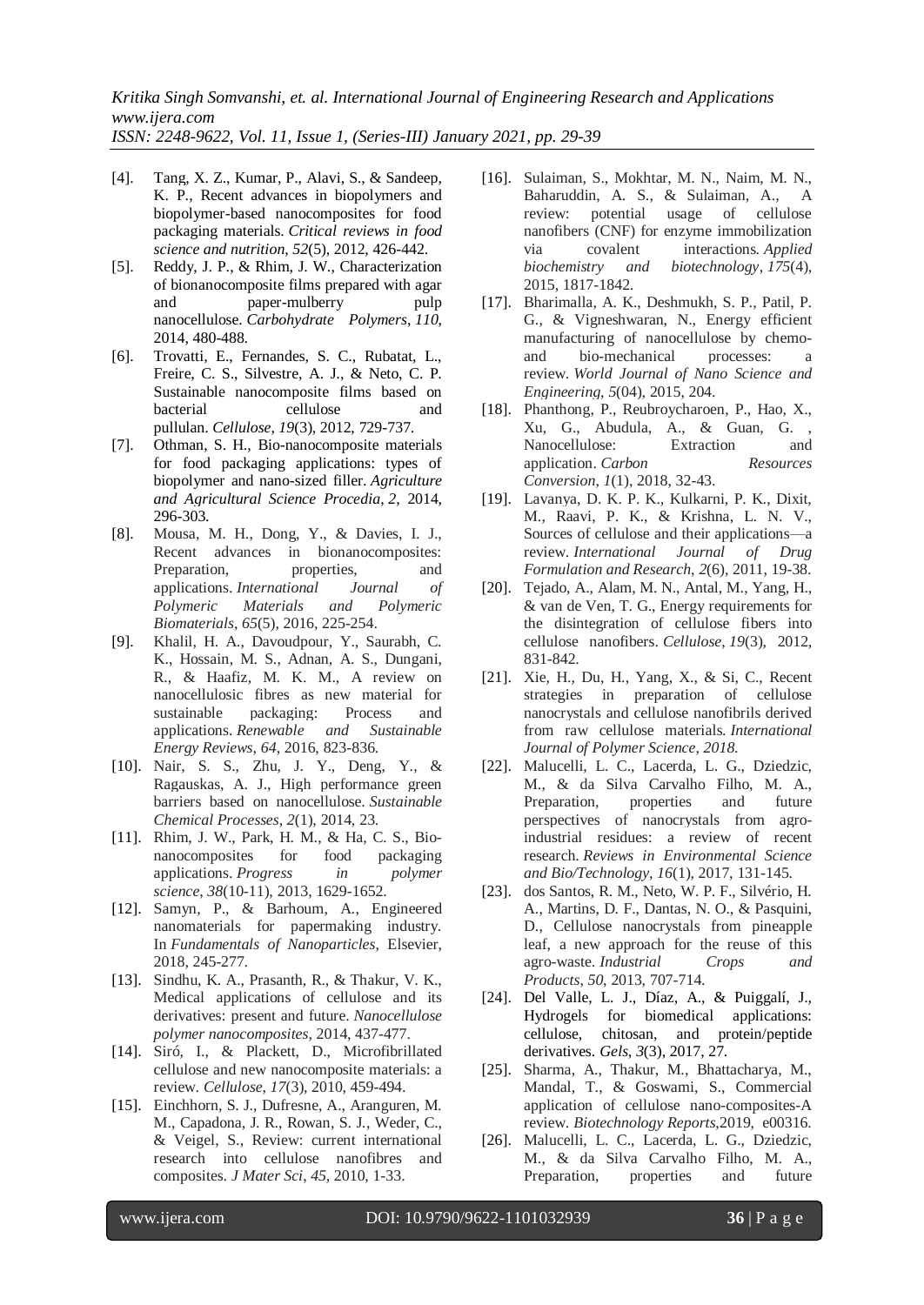*ISSN: 2248-9622, Vol. 11, Issue 1, (Series-III) January 2021, pp. 29-39*

perspectives of nanocrystals from agroindustrial residues: a review of recent research. *Reviews in Environmental Science and Bio/Technology*, *16*(1), 2017, 131-145.

- [27]. Bharimalla, A. K., Deshmukh, S. P., Vigneshwaran, N., Patil, P. G., & Prasad, V., Nanocellulose-polymer composites for applications in food packaging: Current status, future prospects and challenges. *Polymer-Plastics Technology and Engineering*, *56*(8), 2017, 805-823.
- [28]. Duran, N., Paula Lemes, A., & B Seabra, A., Review of cellulose nanocrystals patents: preparation, composites and general applications. *Recent patents on nanotechnology*, *6*(1), 2019, 16-28.
- [29]. García, M. A., Pinotti, A., Martino, M. N., & Zaritzky, N. E., Characterization of composite hydrocolloid films. *Carbohydrate polymers*, *56*(3), 2004, 339-345.
- [30]. Khan, A., Huq, T., Khan, R. A., Riedl, B., & Lacroix, M., Nanocellulose-based composites and bioactive agents for food packaging. *Critical reviews in food science and nutrition*, *54*(2), 2014, 163-174.
- [31]. Kalia, S., Kaith, B. S., & Kaur, I., *Cellulose fibers: bio-and nano-polymer composites: green chemistry and technology*. Springer Science & Business Media, 2011
- [32]. Roohani, M., Habibi, Y., Belgacem, N. M., Ebrahim, G., Karimi, A. N., & Dufresne, A., Cellulose whiskers reinforced polyvinyl alcohol copolymers nanocomposites. *European polymer journal*, *44*(8), 2008, 2489-2498.
- [33]. Mandal, A., & Chakrabarty, D., Synthesis and characterization of nanocellulose reinforced full- interpenetrating polymer network based on poly (vinyl alcohol) and polyacrylamide (both crosslinked) composite films. *Polymer Composites*, *38*(8), 2017, 1720-1731.
- [34]. Samyn, P., Barhoum, A., Öhlund, T., & Dufresne, A., Nanoparticles and nanostructured materials in papermaking. *Journal of Materials Science*, *53*(1), 2018, 146-184.
- [35]. Dufresne, A., Potential of nanocellulose as a reinforcing phase for polymers. *J-For-Journal of Science & Technology for Forest Products and Processes*, *2*(6), 2012, 6-16.
- [36]. Eichhorn, S. J., Dufresne, A., Aranguren, M., Marcovich, N. E., Capadona, J. R., Rowan, S. J., ... & Gindl, W., Current international research into cellulose nanofibres and nanocomposites. *Journal of materials science*, *45*(1), 2010, 1-33.
- [37]. Silva, M. J., Sanches, A. O., Medeiros, E. S., Mattoso, L. H. C., McMahan, C. M., & Malmonge, J. A., Nanocomposites of natural rubber and polyaniline-modified cellulose nanofibrils. *Journal of Thermal Analysis and Calorimetry*, *117*(1), 2014, 387-392.
- [38]. Favier, V., Chanzy, H., & Cavaillé, J., Polymer nanocomposites reinforced by cellulose whiskers. *Macromolecules*, *28*(18), 1995, 6365-6367.
- [39]. Spagnol, C., Fragal, E. H., Witt, M. A., Follmann, H. D., Silva, R., & Rubira, A. F., Mechanically improved polyvinyl alcoholcomposite films using modified cellulose nanowhiskers as nanoreinforcement. *Carbohydrate polymers*, *191*, 2018, 25-34.
- [40]. Kaushik, A., Singh, M., & Verma, G., Green nanocomposites based on thermoplastic starch and steam exploded cellulose nanofibrils from wheat straw. *Carbohydrate Polymers*, *82*(2), 2010, 337-345.
- [41]. Singh, M., Kaushik, A., & Ahuja, D., Surface functionalization of nanofibrillated cellulose extracted from wheat straw: effect of process parameters. *Carbohydrate polymers*, *150*, 2016, 48-56.
- [42]. Khan, A., Khan, R. A., Salmieri, S., Le Tien, C., Riedl, B., Bouchard, J., & Lacroix, M., Mechanical and barrier properties of nanocrystalline cellulose reinforced chitosan based nanocomposite films. *Carbohydrate polymers*, *90*(4), 2012, 1601-1608.
- [43]. Ibrahim, M. M., El-Zawawy, W. K., & Nassar, M. A., Synthesis and characterization of polyvinyl alcohol/nanospherical cellulose particle films. *Carbohydrate polymers*, *79*(3), 2010, 694-699.
- [44]. Azeredo, H. M., Rosa, M. F., & Mattoso, L. H. C., Nanocellulose in bio-based food packaging applications. *Industrial Crops and Products*, *97*, 2017, 664-671.
- [45]. Zimmermann, M. V. G., da Silva, M. P., Zattera, A. J., & Campomanes Santana, R. M., Effect of nanocellulose fibers and acetylated nanocellulose fibers on properties of poly (ethylene‐ co‐ vinyl acetate) foams. *Journal of Applied Polymer Science*, *134*(17), 2017.
- [46]. Fu, S. Y., Feng, X. Q., Lauke, B., & Mai, Y. W., Effects of particle size, particle/matrix interface adhesion and particle loading on mechanical properties of particulate–polymer composites. *Composites Part B: Engineering*, *39*(6), 2008, 933-961.
- [47]. Sharma, A., Mandal, T., & Goswami, S., Cellulose nanofibers from rice straw: Process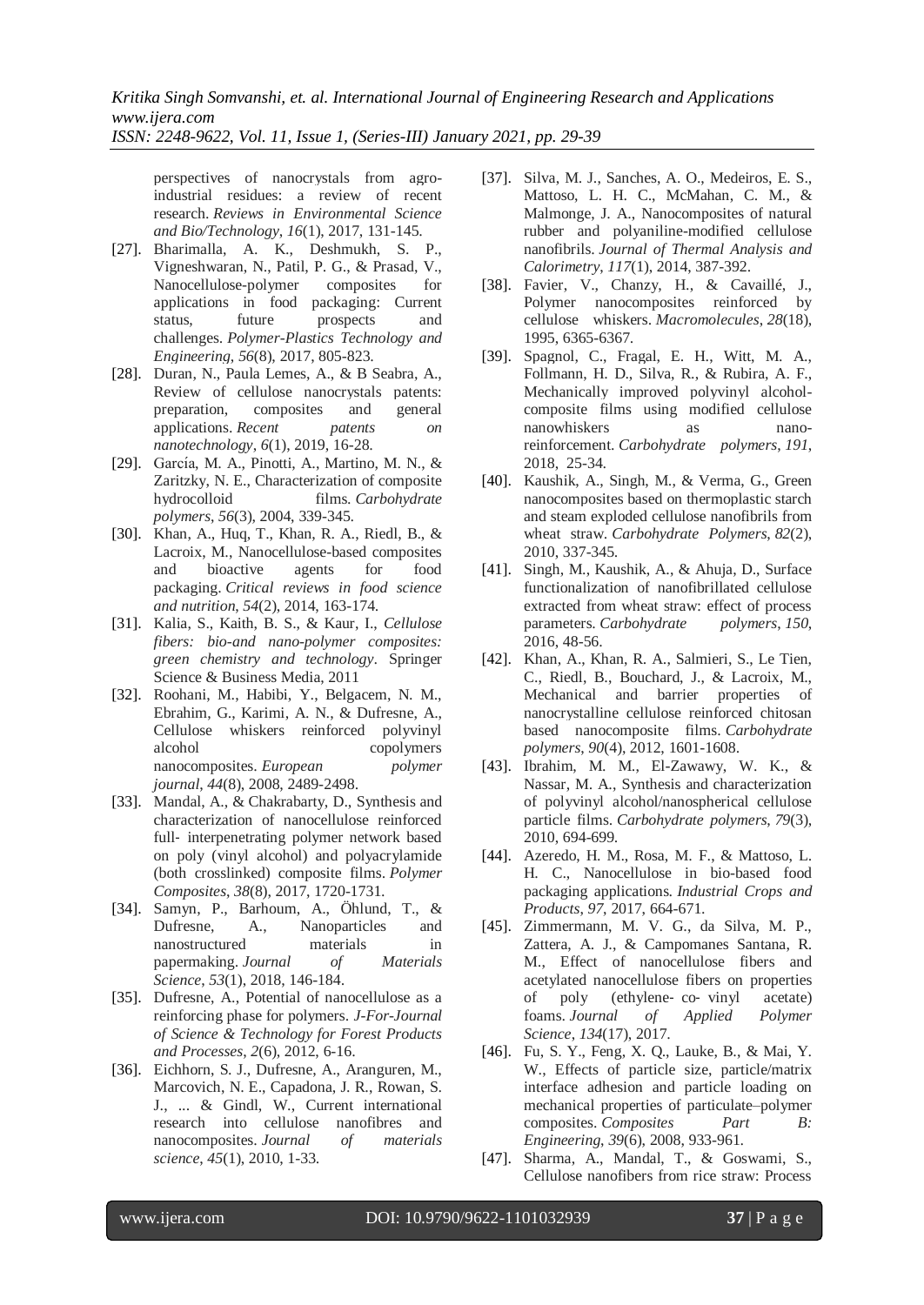*ISSN: 2248-9622, Vol. 11, Issue 1, (Series-III) January 2021, pp. 29-39*

development for improved delignification and better crystallinity index. *Trends in Carbohydrate Research*, *9*(4), 2017.

- [48]. Zhang, K., Barhoum, A., Xiaoqing, C., Li, H., & Samyn, P., Cellulose nanofibers: Fabrication and surface functionalization techniques. Handbook of nanofibers, 2019, 409-449.
- [49]. Chen, W., Yu, H., Liu, Y., Chen, P., Zhang, M., & Hai, Y., Individualization of cellulose nanofibers from wood using high-intensity ultrasonication combined with chemical pretreatments. *Carbohydrate Polymers*, *83*(4), 2011, 1804-1811.
- [50]. Yuwawech, K., Wootthikanokkhan, J., & Tanpichai, S., Effects of two different cellulose nanofiber types on properties of poly (vinyl alcohol) composite films. *Journal of Nanomaterials*, *2015*.
- [51]. Lu, J., Wang, T., & Drzal, L. T., Preparation and properties of microfibrillated cellulose polyvinyl alcohol composite materials. *Composites Part A: Applied Science and Manufacturing*, *39*(5), 2008, 738- 746.
- [52]. Frone, A. N., Panaitescu, D. M., Donescu, D., Spataru, C. I., Radovici, C., Trusca, R., & Somoghi, R., Preparation and characterization of PVA composites with cellulose nanofibers obtained by ultrasonication. *BioResources*, *6*(1), 2011, 487-512.
- [53]. Arrieta, M. P., Fortunati, E., Burgos, N., Peltzer, M. A., López, J., & Peponi, L. , Nanocellulose-based polymeric blends for food packaging applications. In *Multifunctional Polymeric Nanocomposites Based on Cellulosic Reinforcements* William Andrew Publishing, 2016, 205-252.
- [54]. Khan, A., Huq, T., Khan, R. A., Riedl, B., & Lacroix, M., Nanocellulose-based composites and bioactive agents for food packaging. *Critical reviews in food science and nutrition*, *54*(2), 2014, 163-174.
- [55]. Costa, S. S., Druzian, J. I., Machado, B. A. S., de Souza, C. O., & Guimarães, A. G., Bifunctional biobased packing of the cassava starch, glycerol, licuri nanocellulose and red propolis. *PloS one*, *9*(11), 2014.
- [56]. Fortunati, E., Armentano, I., Zhou, Q., Iannoni, A., Saino, E., Visai, L., & Kenny, J. M., Multifunctional bionanocomposite films of poly (lactic acid), cellulose nanocrystals and silver nanoparticles. *Carbohydrate polymers*, *87*(2), 2012, 1596-1605.
- [57]. Fortunati, E., Rinaldi, S., Peltzer, M., Bloise, N., Visai, L., Armentano, I., & Kenny, J. M.,

Nano-biocomposite films with modified cellulose nanocrystals and synthesized silver nanoparticles. *Carbohydrate polymers*, *101*, 2014, 1122-1133.

- [58]. Salehudin, M. H., Salleh, E., Mamat, S. N. H., & Muhamad, I. I., Starch based active packaging film reinforced with empty fruit bunch (EFB) cellulose nanofiber. *Procedia Chemistry*, *9*, 2014, 23-33.
- [59]. Niu, X., Liu, Y., Song, Y., Han, J., & Pan, H., Rosin modified cellulose nanofiber as a reinforcing and co-antimicrobial agents in polylactic acid/chitosan composite film for food packaging. *Carbohydrate polymers*, *183*, 2018, 102-109.
- [60]. Arrieta, M. P., López, J., Rayón, E., & Jiménez, A., Disintegrability under composting conditions of plasticized PLA– PHB blends. *polymer degradation and stability*, *108*, 2014, 307-318.
- [61]. Armentano, I., Bitinis, N., Fortunati, E., Mattioli, S., Rescignano, N., Verdejo, R., & Kenny, J. M., Multifunctional nanostructured PLA materials for packaging and tissue engineering. *Progress in Polymer Science*, *38*(10-11), 2013, 1720-1747.
- [62]. Luzi, F., Fortunati, E., Puglia, D., Petrucci, R., Kenny, J. M., & Torre, L., Study of disintegrability in compost and enzymatic degradation of PLA and PLA nanocomposites reinforced with cellulose nanocrystals extracted from Posidonia Oceanica. *Polymer degradation and stability*, *121*, 2015, 105- 115.
- [63]. Syafri, E., Yulianti, E., Asrofi, M., Abral, H., Sapuan, S. M., Ilyas, R. A., & Fudholi, A., Effect of sonication time on the thermal stability, moisture absorption, and biodegradation of water hyacinth (Eichhornia crassipes) nanocellulose-filled bengkuang (Pachyrhizus erosus) starch biocomposites. *Journal of Materials Research and Technology*, *8*(6), 2019, 6223-6231.
- [64]. Abral, H., Dalimunthe, M. H., Hartono, J., Efendi, R. P., Asrofi, M., Sugiarti, E., & Kim, H. J., Characterization of tapioca starch biopolymer composites reinforced with micro scale water hyacinth fibers. *Starch*‐ *Stärke*, *70*(7-8), 2018, 1700287.
- [65]. Asrofi, M., Abral, H., Kasim, A., Pratoto, A., Mahardika, M., & Hafizulhaq, F., Mechanical properties of a water hyacinth nanofiber cellulose reinforced thermoplastic starch bionanocomposite: Effect of ultrasonic vibration during processing. *Fibers*, *6*(2), 2018, 40.